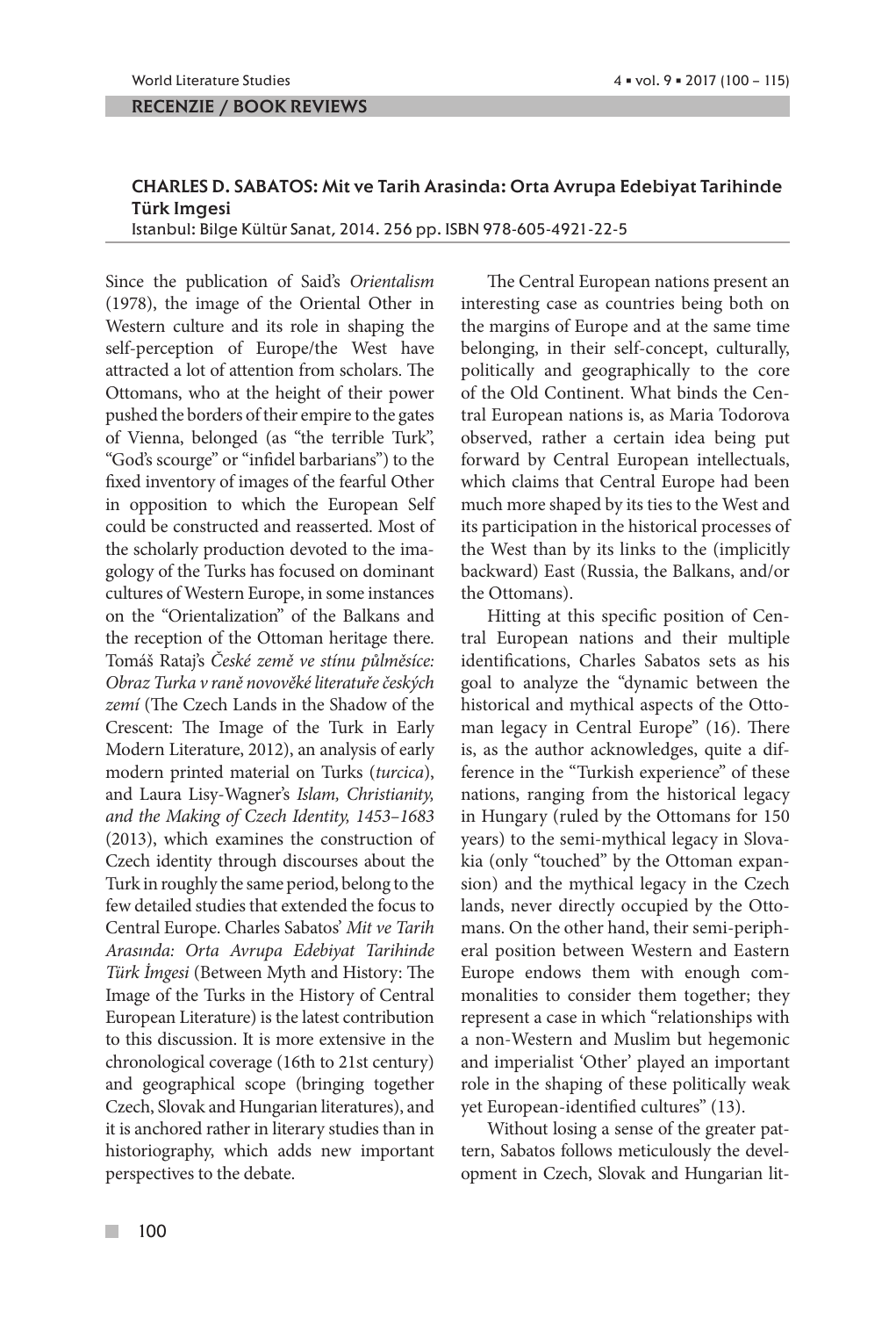eratures of the "the historical Turk" of the 16th to the 18th centuries, into the "metaphorical Turk" of the 19th century, "the mythical Turk" of the early 20th century and, finally, the "metafictional Turk" of the last four decades. Even in the early phase, one can detect in the image of the Turks a fascinating mixture of real events – like the battle of Szigetvár (1566), the conquest of Nové Zámky (1663), and Ottoman raids into Austrian-ruled territory – and the lived experience of captivity or long sojourns in the Ottoman empire (as in the case of authors like Kelemen Mikes or Václav Vratislav z Mitrovic) with mythical sources and borrowed discourses of Western Orientalist texts. The Turks had been increasingly becoming a part of what Stephen Greenblatt has called "Renaissance self-fashioning": "the Turks portrayed in historical songs, captivity narratives, and other genres often did not reflect a factual representation of the conflict between these two cultures, but served as a means for 'self-fashioning' in which Czechs, Slovaks, and Hungarians could assert Christian, European, and later national identities" (81).

This reservoir of images, accumulated over three centuries, transformed in the 19th century with the growing national aspirations of Central Europeans into a powerful metaphor of the Turk, a ready-made and familiar, almost automatically reproduced substitute symbol of oppression and foreign rule without necessarily referring even distantly to the contemporary, militarily weakened and rapidly modernizing Ottoman state. This was the natural consequence of going back to folk sources and looking for a heroic past to illustrate the small nations' Davidian struggle against a Goliath and of the effort to strengthen modern national identity in using the Turk as "a metaphorical antithesis of the Enlightenment spirit" (80). In this concept, the Turk served rather as a metaphorical surrogate for the real enemy of national ambitions – Austria, or, in the Slovak case, both Austria and Hungary.

More focus is placed in the book on Czech and Slovak literatures, which the author is an expert on, less on Hungarian literature,

where the author relies mostly on secondary sources and available translations. Whereas the first two chapters consider all three national cultures together to look at early modern representations of the Turks in Central Europe in historical chronicles, folklore, songs and travelogues, the last two chapters concentrate solely on Czech and Slovak literatures. Looking into the works of authors like Jaroslav Hašek, German Prague literati like Franz Werfel or Egon Erwin Kisch and Slovak novelists like Ľudovít Janota and Jozef Nižňánsky, Sabatos convincingly demonstrates how the Turk turned into a mythical figure, where humor and fear existed side by side, and how the authors used historical reality to produce a mythical concept of an alien enemy who was menacing only figuratively and retrospectively. This mythical Turk was an extension of the 19th century metaphorical Turk. Nevertheless, "in modern Czechoslovakia this concept was 'drained' of historic reality and 'naturalized' as an element of the struggle for national identity" (131).

The 20th and 21st centuries are represented in the book by post-1968 Czech and Slovak literatures. Using the concept of historiographical metafiction developed by Linda Hutcheon, Sabatos untangles the intertextual use of the images of the Turk and the ironic self-distancing in many novels, often accompanied by self-reflexivity upon the legacy of this image. However, despite this playfulness, the "Turk" still had a political function, too, referring to the "foreign invasion" (like the Soviet occupation), with a particular significance of this topic in Slovak literature as a way of expressing the desire to preserve national identity: "[…] the Turks represented a stable 'Other' upon which East Central European writers could explore issues of national identity. In the genre of the historical novel, Ján Balko uses the Turk as a way to glorify the Slovak national past, while Vladimír Neff parodies the idea of heroism in the Czech context, which was cynical about any form of national glory after 1968. A more self-consciously postmodern approach emerges in such Slovak and Hungarian writers as Lajos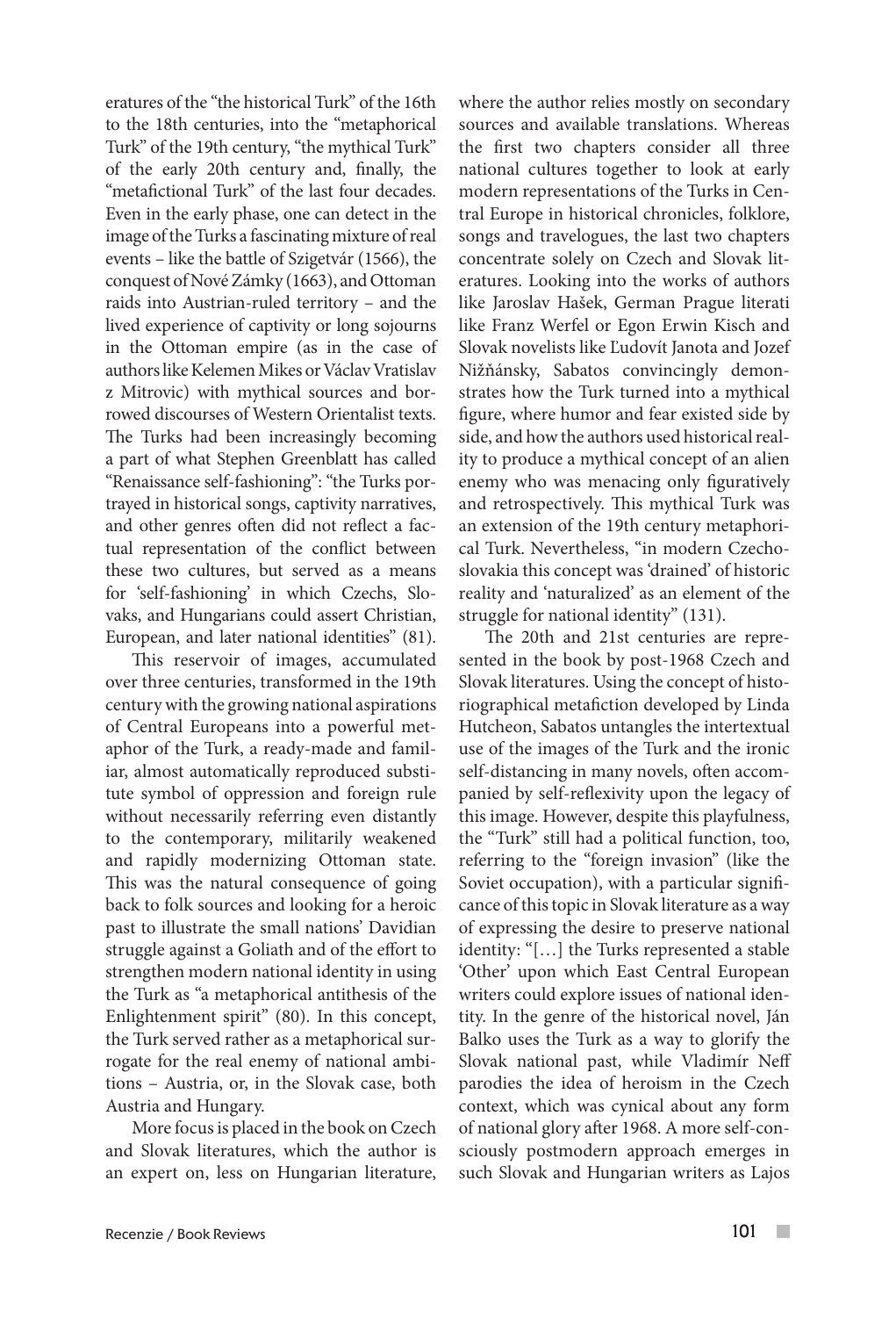Grendel, Pavel Vilikovský, Pavel Hrúz, and Peter Macsovszky" (233–234).

The author has collected an impressive array of textual material dealing with the image of the Turk in Central European literatures. One can only regret that the Polish case was not included into the inquiry, so that all of the Visegrád Group countries, the self-proclaimed "essence" of Central Europe, would be covered. Admittedly, this would exceed the scope of the book, yet bringing Polish literature into the picture would certainly be very productive in considering the Central European real or imagined Turkish legacy. Although Sabatos refers to a number of theoretical concepts (H. White's metahistory, E. Said's Orientalism, S. Greenblatt's self-fashioning, A. Gingrich's frontier Orientalism, R. Barthes' mythologies or L. Hutcheon's historical metafiction), he does not try to develop his own theory of Orientalism or alterity but rather adds fresh insights into the research on the historical development of images of non-European Others. The book is a very readable and comprehensive survey about what has been written about the Turks in Czech, Slovak and Hungarian literatures. Despite the richness of material, the text is well organized, balanced and all parts coherently interconnected, an evidence to the fact that the text is a result of years of research. One could only wish that the study would be soon published in English or one of the Central European languages.

> PETR KUČERA Charles University in Prague, Czech Republic

MARIANNA D. BIRNBAUM – MARCELL SEBŐK (eds.): Practices of Coexistence. Constructions of the Other in Early Modern Perspectives Budapest – New York: Central European University Press, 2017. 240 pp. ISBN 978-963-386-149-3

This recent edited volume, the product of a graduate course on Renaissance Orientalism jointly taught at Central European University by cultural historians Marianna D. Birnbaum and Marcell Sebők, brings together the scholarship of a number of early-career scholars in the humanities and social sciences whose work investigates contacts across geographic and cultural boundaries during the early modern period. Although the collected essays all retain the original focus of the course and deal with the mechanisms involved in the formation and consolidation of various sets of images of the Other that sparked from increased transnational contacts during the period, one of the objectives of the volume consists in highlighting some of the ways in which the very concept of Renaissance needs to be problematized in this context, as the editors underline in their compelling introduction.

Rather than questioning the notion in terms of historical periodization, the contributions assembled here seek to unsettle entrenched conceptions of the period by offering what the editors call an "off-centered" approach to the Renaissance, one that places a particular emphasis on liminal areas in the broader Central and Eastern European region, and sheds light on their complex political and cultural entanglements with the so-called Orient, much in line with recent developments in the field of early modern studies explicitly referenced in the introduction. This focus on what can be defined, from the perspective of traditional Renaissance studies, as peripheral or marginal spaces collectively allows the contributing authors to highlight, in a variety of ways, the relevance and crucial necessity of an increased attention to what the editors identify as "realms of coexistence", i.e. spaces in which transnational contacts with the Other(s) were not limited to passive encounters but, on the contrary, took the form of an active engagement, of a set of cultural practices.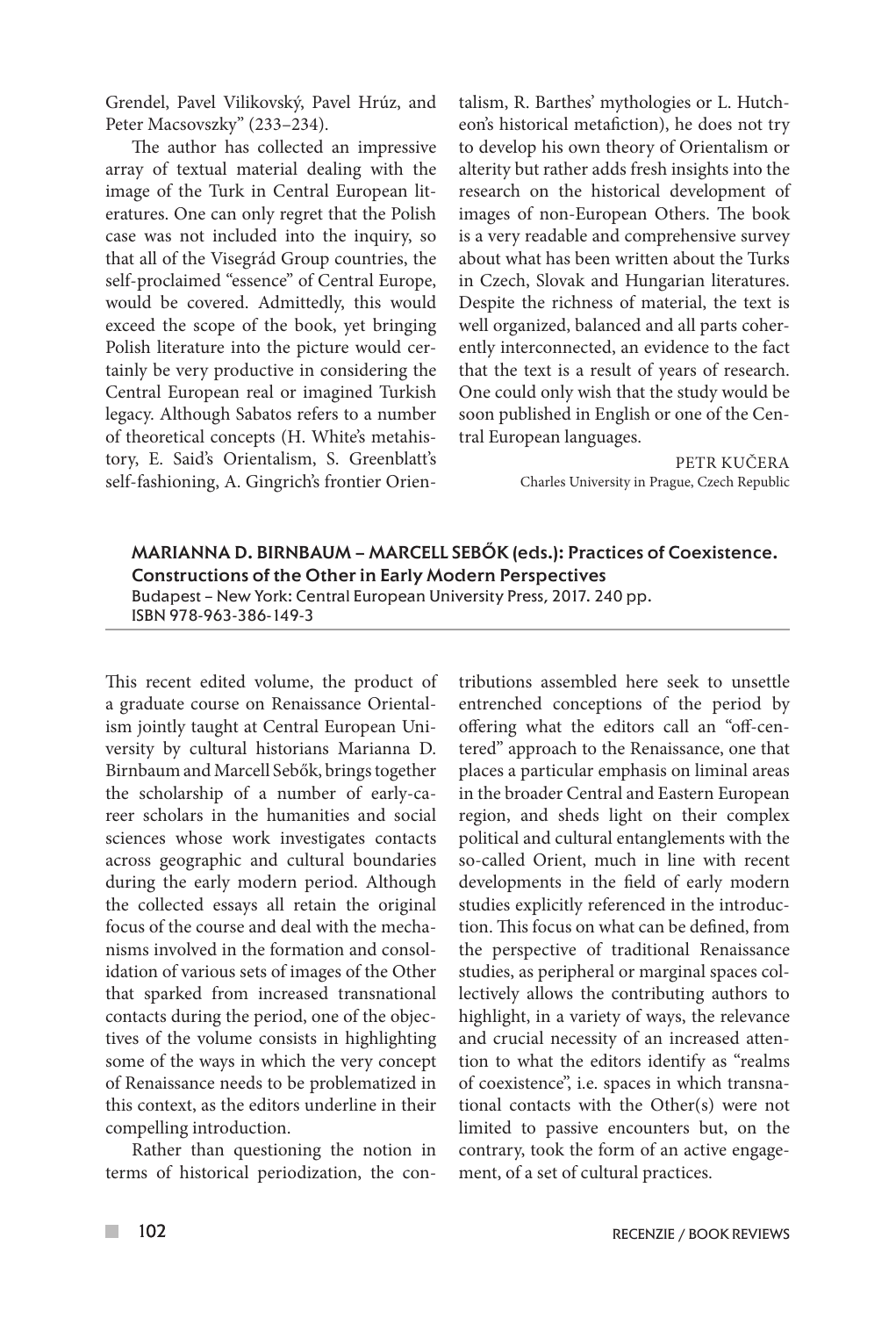In parallel, by refraining from including the term "Orientalism" in the volume's title, its editors seek to maintain a cautious distance from the scholarship that has attempted to retrospectively project such a notion onto pre-modern periods left for the most part outside of the purview of Edward Said's seminal study, thereby taking advantage of a certain tension within the Saidian framework, which famously set as Orientalism's *terminus post quem* the onset of British rule over India and Bonaparte's invasion of Egypt, yet seemed at the same time to inscribe the cultural processes it described into a much broader *longue durée.* Closer in that regard to Marie-Louise Pratt's notion of "contact zones", which it explicitly references, the general theoretical framework that the editors lay out for the volume allows for contributions that emphasize not only Western representations of the Orient, but rather the reciprocity and simultaneity of image-making processes across geographical and cultural divides not necessarily limited to a schematic East-West dichotomy.

An example of this stimulating approach that highlights the ways in which "Othering" can take place even in cases characterized by extreme geographic proximity and strong cultural similarity, Lovro Kunčević's article on the reciprocal representations that emerged from the extended political and cultural contacts between the Republics of Venice and Ragusa during the early modern period shows how, in the broader context of continuing warfare between Western Christendom and the Ottoman Empire, negative stereotyping affected diplomatic relations between neighboring polities caught into a relation of growing distrust. Although more traditionally focused on non-Muslim perceptions of an Oriental Other, Teodora Artimon's article on the representations of Ottomans in the principality of Moldavia at the turn of the 16th century is particularly notable in that it sheds light, through a comprehensive analysis of textual, material and visual sources, on a marginal region seldom included in surveys of Renaissance Orientalism.

Of particular interest to scholars of world and comparative literature, two articles deal with the image of the Ottoman Other in early modern literary texts from Western and Central Europe, highlighting the ways in which the literary realm became one of the sites where new understandings of the notion of alterity took shape during the early modern period. Interestingly, both of these articles are focused on non-Ottoman representations of Sultan Suleyman the Magnificent and his court, a recurring motif throughout the volume, as acknowledged by the editors in their introduction. In an article that is perhaps, among the different contributions to the volume, the most directly critical of a diachronic use of Said's notion of Orientalism, Seda Erkoç's very apt analysis of two early modern English plays devoted to the execution, in 1553, of Suleyman's son and heir Sehzade Mustafa explores the impact of political and dynastic developments internal to the Ottoman Empire upon the elaboration of a new set of representations of the Ottoman Other in the Western European imagination. In a similarly effective way, Agnes Drosztmér surveys the representations of Suleyman in Hungarian poetry of the late 16th century, situating these literary forms of "Othering" in the political context of a time marked not only by direction confrontation on the battlefield between Hungarians and Ottomans, but also by a complex set of cultural developments set forth by the gradual transition from Latin to the vernacular and from manuscript to print culture. In that respect, her contribution follows recent developments in Central European literary studies (most notably the work of Charles Sabatos, also reviewed in this issue – World Literature Studies 1/2018) that have shed new light on the multilayered presence of Turks in the cultural imagination of the region from the early modern period to the present.

Although none of the contributions in the volume explicitly mention André Gingrich's concept of "frontier Orientalism", they collectively constitute a timely addition to the existing body of scholarship – of which Gin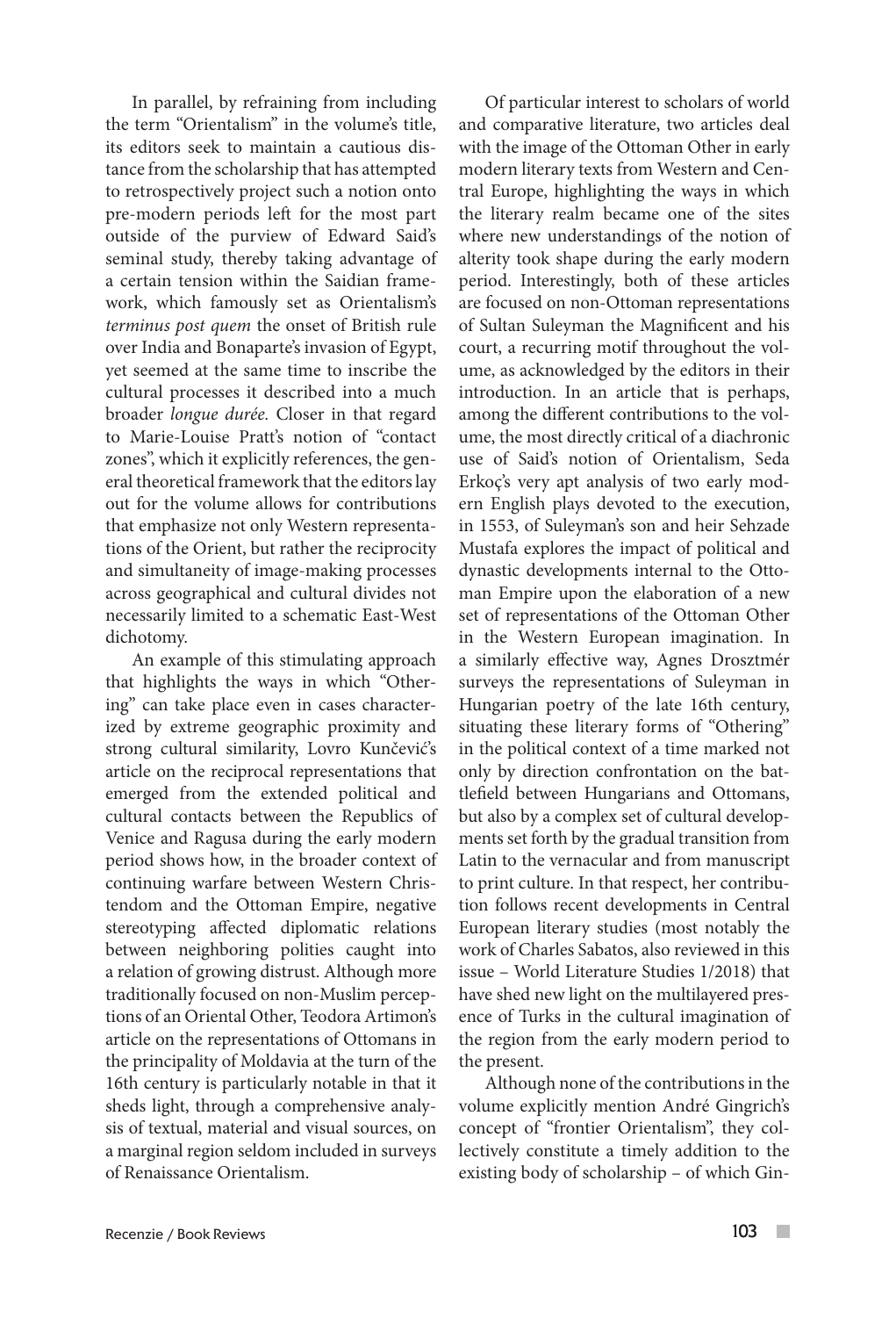grich's approach is an important part – that has sought to problematize entrenched categories in the study of transnational political and cultural contacts between East and West, and to propose new models to better understand the complex processes of image-making that sparked from political coexistence in the early modern period.

> ETIENNE CHARRIÈRE Bilkent University, Turkey

## ROSIE WARREN (ed.): The Debate on Postcolonial Theory and the Specter of Capital London – New York: Verso Books, 2016. 304 pp. ISBN 978-1-7847-8695-3

Upon its debut, Vivek Chibber's *Postcolonial Theory and the Specter of Capital* (2013) (hence *PTSC*) stirred considerable debate among scholars across disciplinary lines of both postcolonial- and Subaltern-affiliated schools of thought. Claiming to have dismantled the fundamental epistemic, ontological and conceptual foundations of Subaltern Studies, Chibber's estimation of the aforementioned scholarship was adamantly hailed and ostensibly criticized alike. Three years later, the collection of responses currently under review had hoped to showcase a meaningful and comprehensive defense of the field by scholars of the Indian Subaltern School – including Partha Chatterjee who had, in PTSC, alongside Ranajit Guha and Dipesh Chakrabarty, been brandished by Chibber as *the* bannerman of postcolonial synecdoche.

At this point, anyone who is even vaguely familiar with the range of postcolonial scholarship is likely to raise an eyebrow. Sure enough, indictments of the title of *PTSC* being deceptive have, accordingly, been leveled against Chibber (who had, prior to *PTSC*, been an outsider to the field himself) – as George Steinmetz aptly comments in the chapter "On the Articulation of Marxist and Non-Marxist Theory in Colonial Historiography": "A more accurate title for this book would be something like The Subaltern School of History and the Specter of Capital" (140). Contrary to what one might anticipate from a critique of a school deploying a mostly post-structuralist framework, Chibber's target was not the postmod-

ern perspective so strongly associated with recent Subaltern thought. Instead, he sought to show that the postcolonial project had been doomed from its very inception – that is, at the dawn of the institutionalization of multiculturalism and postcolonial studies in Western academia. By conflating the institutionalization of postcolonial thought with its inception, Chibber had completely omitted key postcolonial theorists such as Franz Fanon, Chinua Achebe, Aimé Cesáire or Valentin-Yves Mudimbe. Nonetheless, objections to some tenets of thought shared by postcolonial theory and Subaltern studies as raised by Chibber have managed to contextualize and touch upon current debates in postcolonial historiography, Marxist theory, sociology of history, cultural studies and even, if somewhat more vaguely, comparative literature and postcolonial literary theory.

It is outside of the scope of a mere review to unlace the intricacies of the arguments advanced on either side of the exchange. Hopefully, prospective readers will be tempted to go and estimate for themselves the possible implications of the volume under review for literary theory and literary criticism after the postcolonial turn as presented in this at times poignant and very relevant *Debate.*

Broadly speaking, the respondents can be divided into three groups: the dissenters, those conceding with reservations and (to a lesser extent) those in complete alignment. Following the introduction and then an interview with Vivek Chibber himself, the book's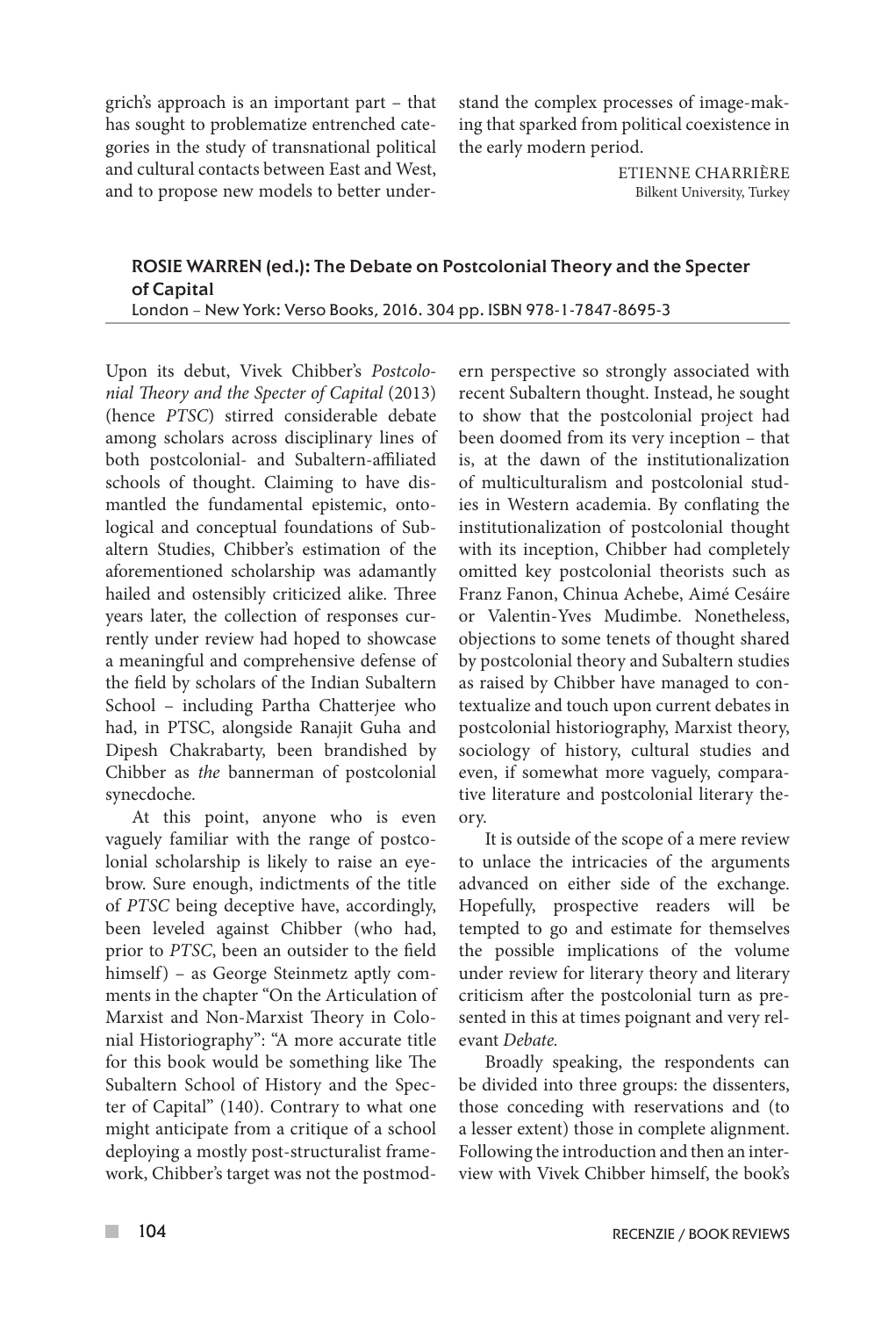structure yields itself into three sections: "Debates", "Review Symposiums" and "Commentaries". The first and most substantial one contains three essays written in response to *PTSC* by Partha Chatterjee, Gayatri Spivak and literary theorist Bruce Robbins – including a retort by Vivek Chibber to each. The somewhat more fragmented "Review Symposium" contains six essays on PTSC and one conclusive response by Chibber himself. In spite of the remarkable efforts of the editor, the objections to Chibber's critique do tend to repeat themselves somewhat. The third section is a tripartite of closing commentaries by literary comparatist Timothy Brennan, political scientist Stein Sundtøl Eriksen and historian Viren Murthy. Contrary to PTSC, which arguably did not live up to its promises (or at least not fully), the Debate offers a marked diversity of enriching and incisive perspectives.

Questioning the received orthodoxies of Marxism in Subaltern historiography, Chibber had suggested that "the biggest problem with postcolonial theory is that it seeks to undermine the very areas of Marxist theory that ought to be retained" (99). For instance, in the chapter "Back to Basics? The Recurrence of the Same in Vivek Chibber's *Postcolonial Theory and the Specter of Capital*", historian of East Asia Bruce Cumings comments on Chibber's critique of Gramsci's use of the concept of cultural hegemony in reference to Ranajit Guha's *Dominance Without Hegemony* (1997). Cumings concedes that indeed, Guha's understanding of Gramscian hegemony as something we consent to is to have misread Prison Notebooks (1929–1935) – a truly "formidable kind of power" is when we comply without having to be "told, let alone coerced" (133). Antonio Gramsci had, of course, coined the very term *subaltern* and had distinguished it as a class distinct from the proletariat. The premises of this distinction and what follows is consequently taken up by Spivak, Chatterjee and others. To touch on but a handful of other collisions, noteworthy is also Spivak's assessment of Chibber's accusation of the concept of subaltern consciousness "essentializing the Other", Chatterjee's response to his own alleged misunderstanding of the historical contingencies of European and Indian history (especially the role of the bourgeoisie, capital and modernity therein) or critical evaluations of the empirical premises of Guha's concepts of History 1 and History 2 – the volume presents a vexing historiographical debate.

Think what one may of *PTSC*, it has been remarkable insofar as to have provided "the most sustained critique as yet of the [Subaltern] school of historiography" and by extension, also a handful of the basic premises of postcolonial thinking (204). Given *PTSC*'s sophisticated line of interrogation, it is unfortunate that, by inadvertently oversimplifying the postcolonial theoretical framework and focusing solely on the Subaltern historiography, Chibber's critique misses the target he had set for himself. This *Debate* also gives the reader a glimpse of the complexity and difficulty of scholarly exchange. More often than not, interlocutors evince a snarky, cantankerous tone. This sometimes reduces what ought to have been a carefully crafted and complex engagement with the material under discussion to a mere exchange of the authors' own ideological positioning.

The *Debate* does not deal with the genesis of postcolonial or Subaltern perspectives in comparative literature, philology, English literature or literary theory at length nor at times even explicitly. It will, however, without a doubt enrich and deepen one's understanding of the current stakes of postcolonial scholarship and familiarize the reader in greater depth with the historical legacy, intellectual premises and contemporary currency of some of the key tenets of Subaltern and hence partially also postcolonial thought.

KRISTÍNA KÁLLAY Institute of World Literature SAS, Slovak Republic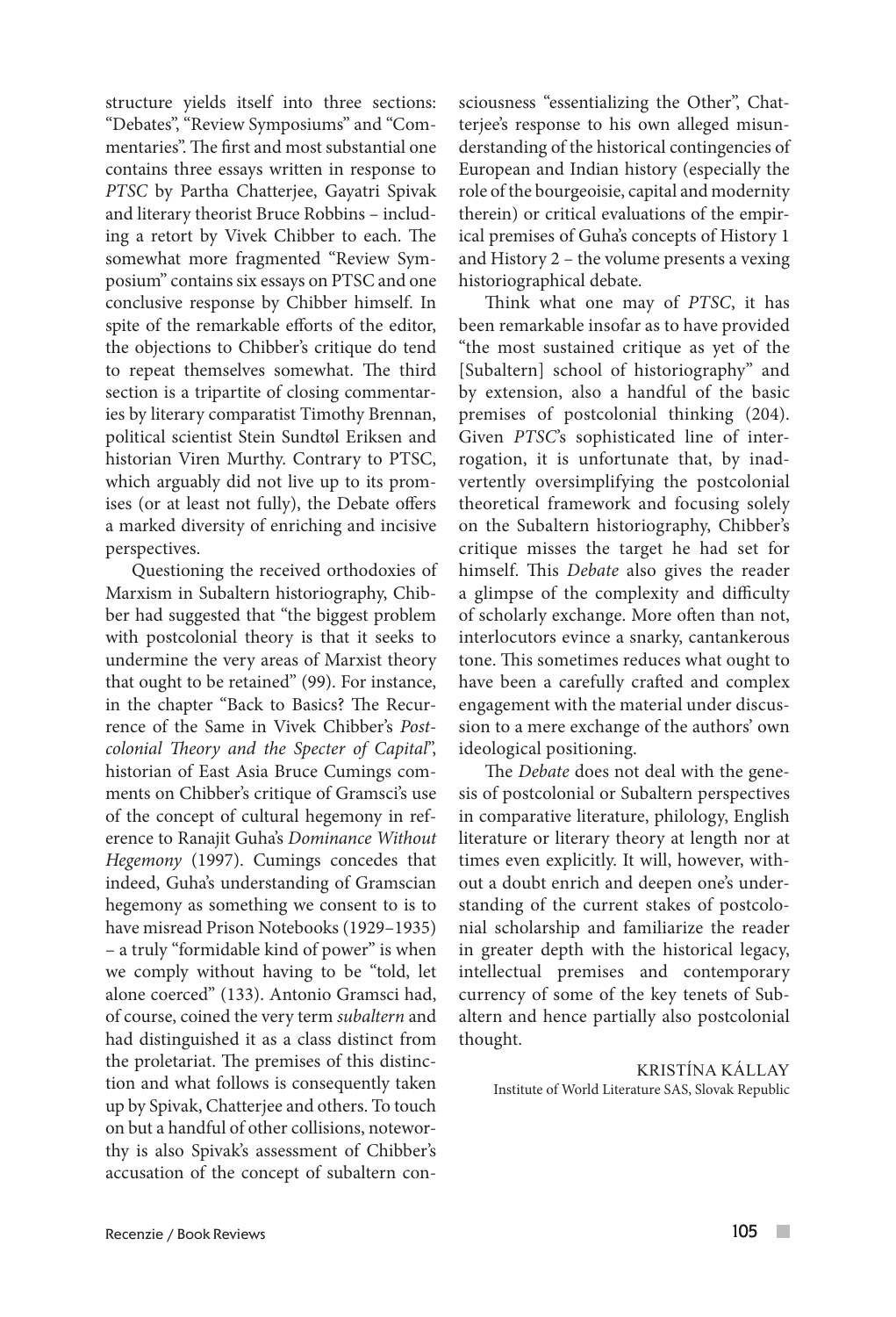In the early 2000s, two major researchers commented on the Hungarian avant-garde. According to a study by András Kappanyos, "Avantgárd és kanonizáció" (The avant-garde and canonization) published in BUKSZ in 2002, "in avant-garde texts there is no consensual, quasi-objective evaluation system as in 'conventional' texts. It is not so easy to say what is 'good'. And that is why it is pending; therefore the canonization of the Hungarian avant-garde has not yet been completed"; Pál Deréky's status report from his study "A történeti magyar avantgárd irodalom (1915–1930) és az ún. magyar neoavantgárd irodalom (1960–1975) kutatásának újabb fejleményei" (New developments in the research of historical Hungarian avant-garde literature /1915–1930/ and so-called Hungarian Neo-Avant-garde Literature /1960– 1975/) published in the 6th issue of Lk.k-t. in 2001 states: "Research into neo-avant-garde literature has not even got as far as that of the avant-garde's. There is even greater theoretical uncertainty here than in the case of historical Hungarian avant-garde literature."

Indeed, research of the avant-garde in Hungarian literary history was not an obvious endeavour for a long time. Not taking the avant-garde seriously, domestic philology studied Hungarian classical modernity or late modernity, which was parallel to the avant-garde, showing it to be eludible. On the other hand, it did not realize that literature had been in an intermediate expansion since avant-garde (identifying literature merely as text). Moreover, it features a diversity of side-by-side tendencies and approaches; that is to say, even within a paradigm the -isms are not always reducible to a common denominator. Consequently, research into the avant-garde was the private affair of some interpretive communities small in number. Attention was limited to Lajos Kassák's oeuvre; other artists hardly featured on the horizon of interest. A systematic exploration of the relevant material has only recently begun.

Among the isolated research, we must first point to Pál Deréky's activity. In addition to several monographs dealing with the historical avant-garde (e. g. *A vasbetontorony költői*, 1992 – Poets of the Ferroconcrete Tower), he compiled a publication called *A magyar avantgárd irodalom (1915*– *1930) olvasókönyve* (A Reader of Hungarian Avant-garde Literature /1915–1930/) published in 1998, which is indispensable for research and education. The collection, endowed with commentaries, is of great merit in giving an insight into the complexity and multicentre tradition of the Hungarian avant-garde. At the same time and afterwards, the Kassák reading also called forth significant publications (e. g. *Újraolvasó – Tanulmányok Kassák Lajosról*, 2000; *A Kassák-kód*, 2008 – Re-reading: Studies on Lajos Kassák; The Kassák Code), among which we should mention here a book by Emőke G. Komoróczy, *A szellemi nevelés fórumai* (The Forums of Intellectual Education) published in 2005, which gives insight into the sociocultural concept of education of the Kassák circle, using a significant amount of historical and comprehensive art material.

The dynamization of the research into the avant-garde can be dated to the turn of the millennium, and its starting point lies in the increased theoretical interest in media-centred arts. To this day, one of its most important forums is the "Aktuális avantgárd" (Actual Avant-garde) series, which was launched in 2002 with the identically titled book by András Bohár that deals with the activity of the periodical *Magyar Műhely* published in Paris. Over the past few years, 12 volumes have been published in the series, including Emőke G. Komoróczy's 2015 monograph, *"Ezer*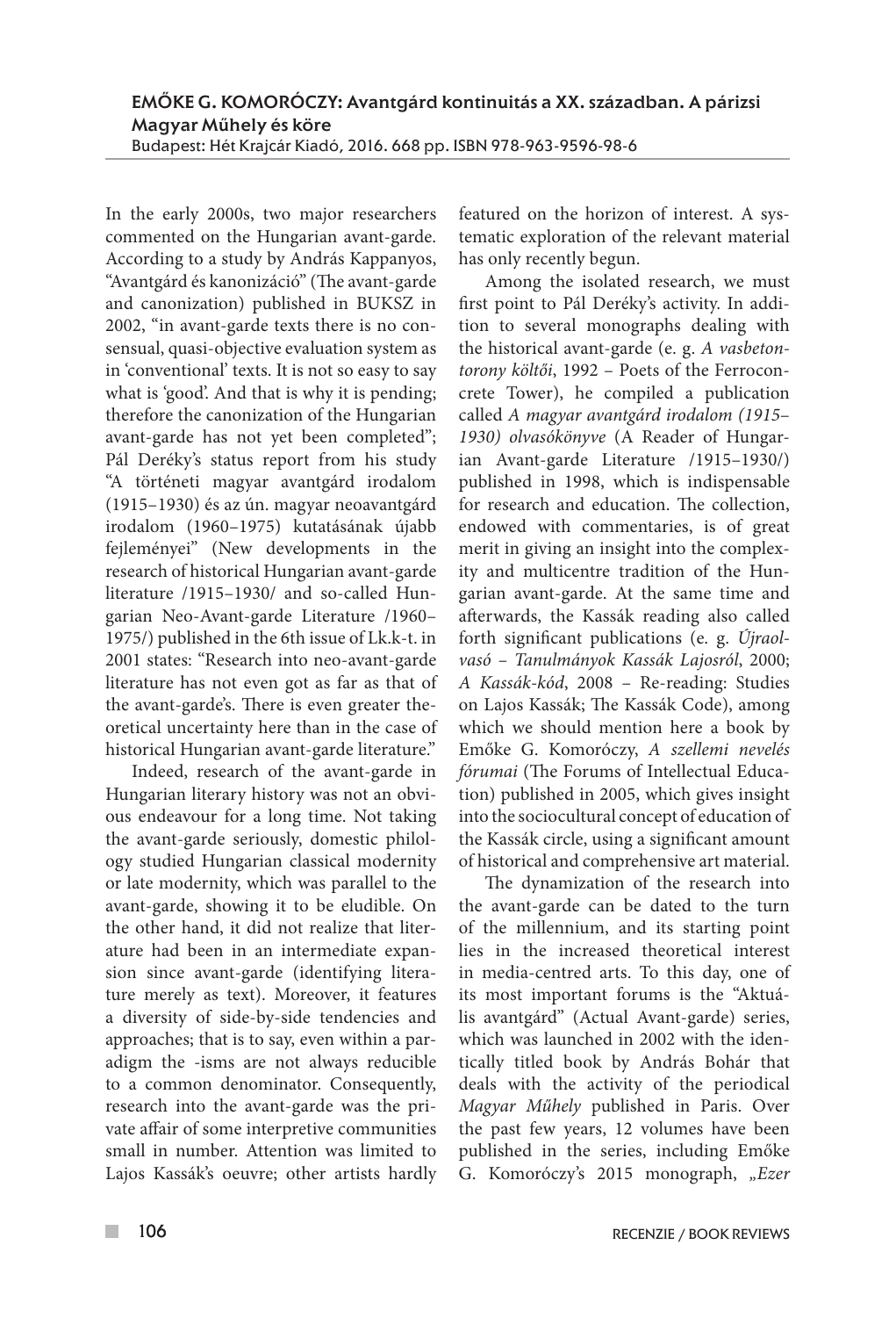*arccal, ezer alakban": Formák és távlatok Petőcz András költészetében* (With a Thousand Faces, In a Thousand Shapes: Forms and Perspectives in András Petőcz's Poetry), which analyses the experimental artworks of the contemporary artist in the neo-avantgarde context. Here we have to point out that the aforementioned series well illustrates that contemporary intermedia art creates a favourable environment for the reception of the avant-garde, since it makes clear that besides perceiving the complex interlock of image and word, attention can also be increasingly focused on the model-type relation between text and performance.

*Avantgárd kontinuitás a XX. században*  (Avant-garde Continuity in the 20th Century), the comprehensive and monumental book by Emőke G. Komoróczy dealing with the Magyar Műhely circle in Paris, came to this context in 2016. The concept is primarily distinguished from András Bohár's above-mentioned enterprise that deals with a similar subject by operating a more powerful selection; that is, it does not discuss all the authors of the periodical indiscriminately. However, those discussed are subject to a more thorough analysis; it also designates centrepiece points within the life-work that is determined by the use of the medium. This shift shows that in the last two decades the theoretical, historical and interpretative space of speaking about the avant-garde, actual avant-garde and continuity of the avant-garde have been differentiated. Let us briefly look at the main aspects of the five chapters of the monograph.

The first chapter of the book deals with the historical role of Magyar Műhely in Paris and its function as a forum for Hungarian experimental literature from the foundation of the magazine (1962) throughout the mid-90s. It also delineates the profile of the magazine in detail, explaining the structural effects influencing the concept, and further demonstrates how Magyar Műhely became the basis of a domestic new avant-garde by taking up variants of visual poetry, thus preserving the continuity of the avant-garde.

In accordance with this, the second chapter is about the oeuvre of the editorial triad of the periodical, proving that Alpár Bujdosó, Pál Nagy and Tibor Papp contributed to this continuity not only as editors but also as innovative artists. In the case of Tibor Papp, it is becoming more and more obvious that, from the point of view of the processes in question and beyond, we are dealing with one of the most important oeuvres of the second half of the 20th century.

The third part of the monograph provides an overview of the variants of domestic new avant-garde poetry belonging to the circle of attraction of Magyar Műhely. Selection dominates here the most; the chosen artistic models, however, can be considered as truly representative. Besides the experimental poetry of András Petőcz, sound creations of Endre Szkárosi, visual works of Mária Hegedűs and underground-inspired pieces of Ákos Székely, the chapter discusses the ironic-absurd mode of speech of Imre Péntek, and the texts and performances mobilizing sacred elements of Péter Mikola Németh. Although the aforementioned oeuvres stand on different levels of avantgarde canonization, their joint discussion amply illustrates the structure and inspirational openness of Magyar Műhely, taking in a wide variety of art forms.

The fourth chapter is devoted to the Central European basis of the periodical. The conceptual art of Bálint Szombathy, the poetry of Katalin Ladik and Emőke Lipcsey, and respectively the multimedia activity of József R. Juhász is discussed here in detail. Regarding Bálint Szombathy and József R. Juhász, there have already been published monographs in the "Aktuális avantgárd" series; Emőke G. Komoróczy's analyses are also convincing in their context, enriching approaches with new aspects. In the case of Szombathy and Juhász R., the author perfectly highlights the fact that the complexity in their works is not to be comprehended as a sort of automatic clustering, but it originates in the dimensions of media differences and overlapping media.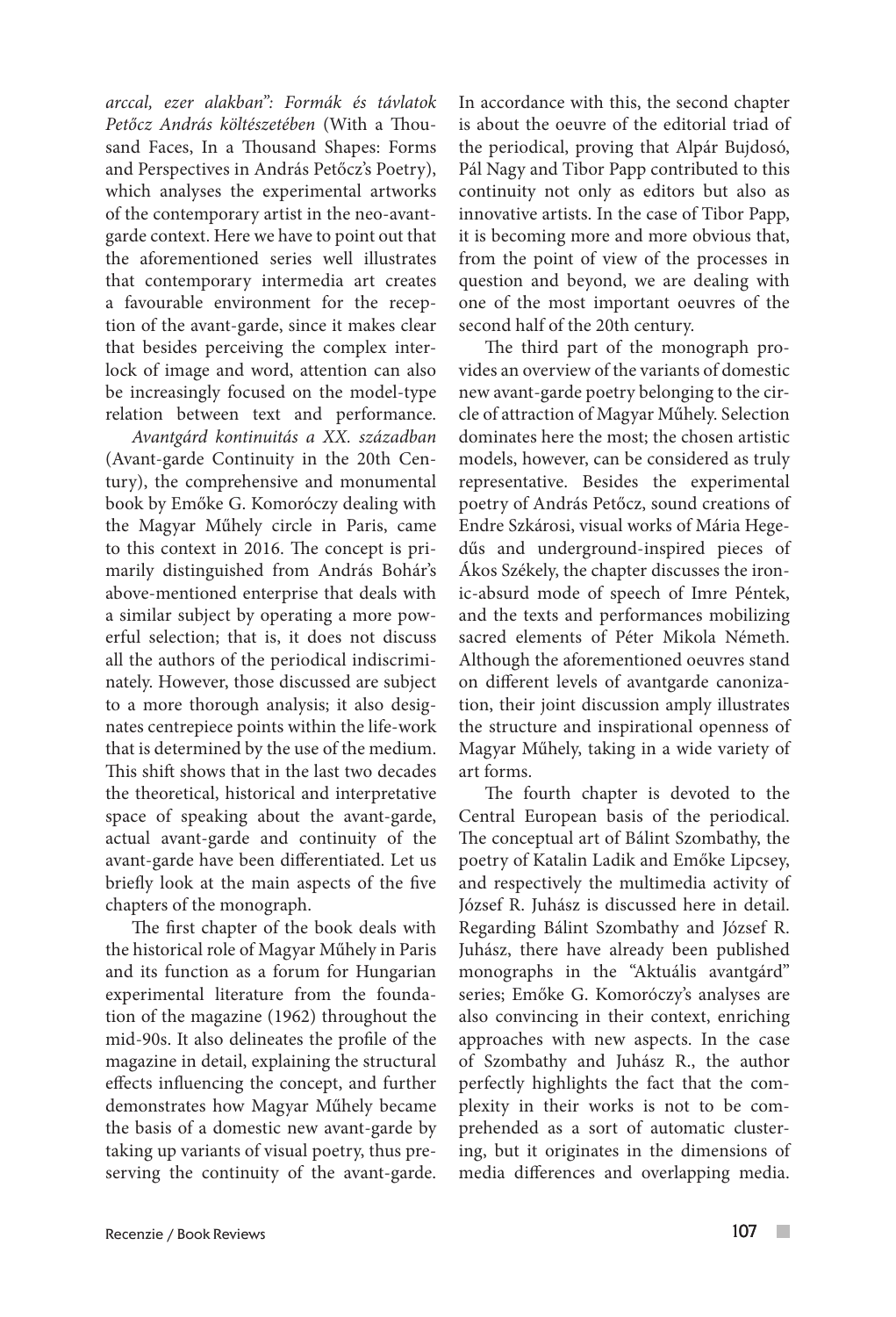Both artists – partly due to the Transart Communication festivals – are well-known figures in the international art network.

The fifth chapter deals with the E/x/kszpanzió-festivals, and then, linked to these, reveals two significant oeuvres: Erzsébet Kelemen's visual works and András Bohár's experimental initiatives are analysed; while referring to Bohár's inevitable theoretical activity – with a nice gesture – it simultaneously returns to the theoretical questions of the approach to the avant-garde. From this point of view, Emőke G. Komoróczy's monograph is a competent expression as well as a fair and exemplary manifestation of the scholarly discourse on the continuity of the avant-garde in comparison to previous studies.

> PÉTER H. NAGY J. Selye University, Slovak Republic

## RADOSLAV PASSIA – GABRIELA MAGOVÁ (eds.): Deväť životov. Rozhovory o preklade a literárnom živote Bratislava: Kalligram, 2015. 280 s. ISBN 978-80-8101-918-0

Býva zvykom, že recenzie sa píšu na nové, resp. najnovšie knihy, zatiaľ čo tie staré, ktoré sa nestihli recenzovať, ostávajú na území tabu. Nie je to ideálna prax, hoci iste má mnohé výhody i prednosti – upozorňuje na bezprostredné a nové trendy, presadzujúce sa myšlienky, a novoobjavených autorov i autorky, čo môže byť veľmi užitočné. Ak sa aj potom zistí, že nestáli za pozornosť, nikto ich recenziu už neodbúra, ostáva ako ohlas natrvalo v kontexte. Je to prístup, ktorý zdôrazňuje predovšetkým novosť. Nie je to ani aktuálnosť, ani alterita, ani prínosnosť, len novosť. A tento prístup sa rozvíja v európskej, ale aj angloamerickej literárnej kritike najmenej jedno storočie.

Sú však knihy, pri ktorých sa treba tomuto postupu vyhnúť. I za cenu, že sa recenzie znásobia alebo sa budú týkať vecí, ktoré už všetci poznajú. Medzi podobné knihy patrí zborník *Deväť životov. Rozhovory o preklade a literárnom živote*, ktorý obsahuje rozhovory s prekladateľmi a prekladateľkami o ich prekladoch a prekladaní. Tieto rozhovory už boli uverejnené v časopise *Romboid* a pre potreby knižného vydania boli rozšírené, faktograficky spresnené a miestami štylisticky upravené, resp. autorizované. Z deviatich rozhovorov po štyroch urobili Gabriela Magová a Radoslav Passia, jeden Jozef Kot. Týmto spôsobom sa nám v knižke ukázalo deväť osobností slovenskej kultúry, deväť prekladateľov a znalcov cudzích literatúr, čiže deväť hlasov, ktoré zaznievali v slovenskom kultúrnom, vzdelaneckom, ale i politickom prostredí od 70. rokov prakticky do súčasnosti. Tých deväť osobností predstavuje Michaela Jurovská, Ján Vilikovský, Karol Wlachovský, Jozef Kot, Jarmila Samcová, Viera Hegerová, Ladislav Šimon, Juraj Andričík a Emil Charous, prekladateľ slovenskej literatúry do češtiny. Možno sme mohli ušetriť pár riadkov a neuvádzať všetky mená, ale tento zoznam, v každom prípade neúplný vzhľadom na realitu, už samotný načrtáva obrovský a vnútorne štruktúrovaný priestor venovaný inonárodným literatúram na Slovensku. Jednotlivé prekladateľky a prekladatelia pôsobia v oblasti romanistiky, germanistiky, anglistiky, rusistiky, ale aj hungaristiky, no spomínajú sa i ďalšie cudzie literatúry. To všetko je znásobené osobnostne, individuálnou pečaťou každého z nich, inštitucionálne, pretože zastupujú rôzne inštitúcie, a geograficky, lebo ich činnosť sa rozprestiera prakticky po celom Slovensku. Ak k tomu pridáme časovú súradnicu, t. j. ak si uvedomíme, že viacerí z predstavených prekladateliek a prekladateľov sa narodili ešte pred druhou svetovou vojnou a vo svojich vyjadreniach opisujú svet na Slovensku aj v 50. rokoch, tak máme pred sebou celú druhú polovicu 20. storočia a pol storočia diania v slovenskej kultúre.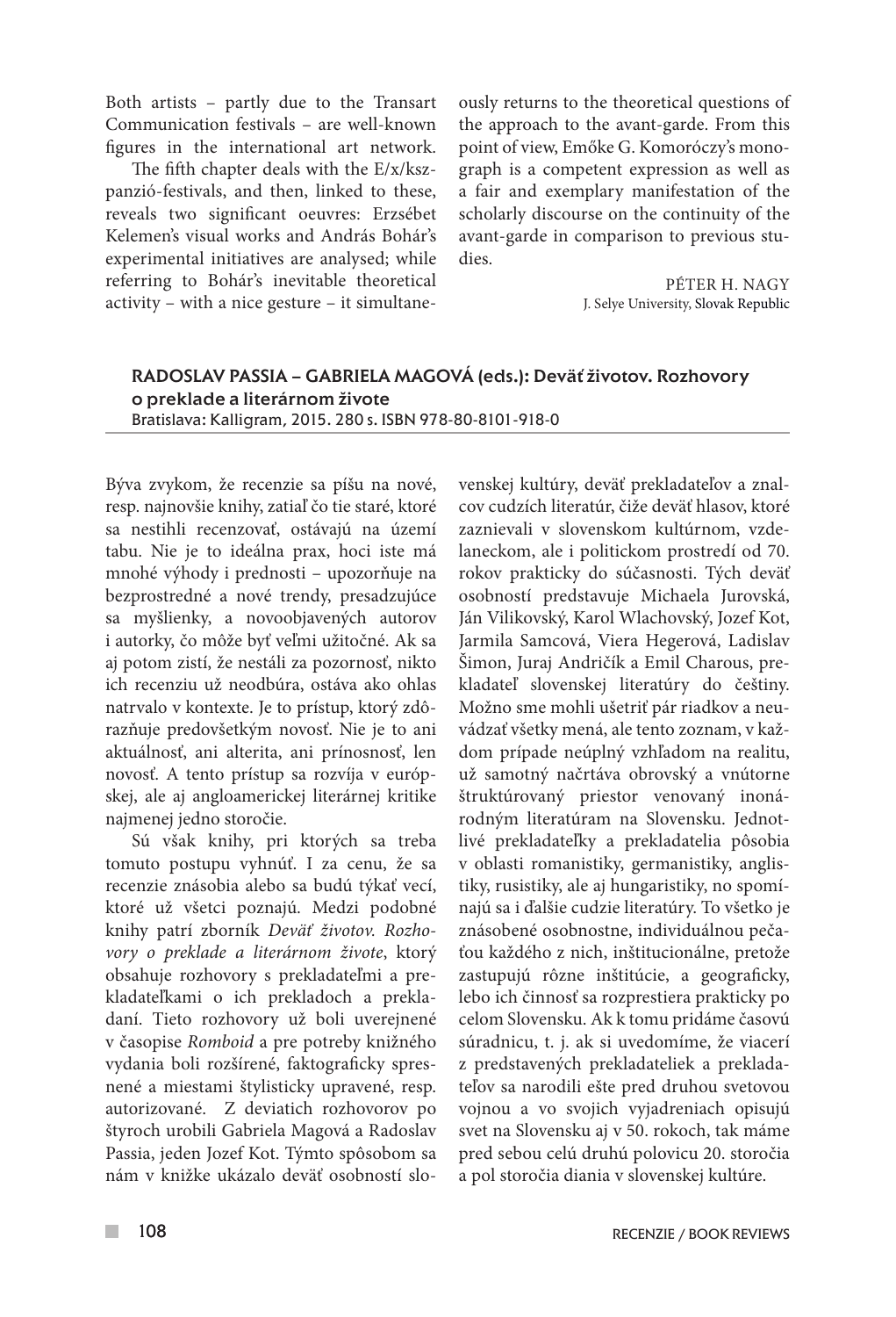To však ešte stále nie je všetko. Táto kniha v prvom rade vytvára obraz o mnohorakosti slovenského kultúrneho života. Je to prirodzené, človek s prekladateľskou profesiou musí zasahovať do všetkého, je ako dievča pre všetko: vyučovanie na stredných i na vysokých školách, organizácia kultúrneho života, finančné otázky prekladateľstva a vydavateľstiev, redaktorstvo, editorstvo, občas politické lavírovanie, a napokon, ak vyjde čas, aj prekladanie. Všimnime si, že ani jedna zo spomenutých osobností nebola jednostranná. Nielenže všetky pracovali s rôznymi jazykmi, ale absolvovali kariéry, v ktorých nechýbali ani verejné funkcie – minister, veľvyslanec, kultúrny radca, atašé, riaditelia kultúrnych inštitúcií, spolkov a zväzov. V knihe sa tak dozvieme históriu kultúrneho, sociálneho a politického diania, veľkého i drobného, celých desaťročí za sebou. A keďže rozhovory predstavujú toto dianie z rôznych hľadísk, máme pred sebou deväť zrkadiel rovnakého času, reflektujúcich nielen odlišné životné osudy, kariéry a záujmy, ale aj sociálne podmienky rodiny, Slovenska, regiónu, politické rozhodnutia a ich dôsledky a pod. Je to mimoriadne členitý obraz doby za socializmu i po ňom. R. Passia v úvode i M. Kusá na obálke avizujú, že ide o *oral history*, čiže vyrozprávané dejiny, tu konkrétne najmä socializmu (ale aj po ňom). Je to však ešte zložitejšie. Nejde len o výpoveď istého človeka. Tým, že sa v knihe stretli ľudia profesionálne blízki a súčasne odlišní osobnostne i záujmami, vzniká fascinujúci obraz prelínajúcich sa príbehov a mnohorakosti života. Vcelku to pôsobí ako pestrofarebná skladačka, na ktorej sa zhruba črtajú obrysy dejín celého Slovenska. Táto veľká mapa má rozmery od Bratislavy cez Banskú Bystricu, Prešov, Bežovce až po Budapešť. K. Wlachovský do nej pridal časový a geografický rozmer slovenskej kultúry v Uhorsku, bilingválnosť viacerých slovenských a maďarských spisovateľov, zatiaľ čo J. Andričík obohatil mapu o východné Slovensko a Podkarpatskú Rus. Nie je to však iba rekonštrukcia doby a vlastných osudov, ale takmer znovuutváranie vlastného obrazu. Jej objektívnosť nemusí byť úplná, napokon

ani nie je možná, v každom prípade však pri čítaní cítime hĺbkovú zážitkovosť, ktorá pôsobí veľmi emotívne a podmaňuje si nás. Tým, že je kniha emocionálne nabitá, dá sa čítať ako text umeleckej literatúry, ale súčasne aj ako politické dejiny alebo dejiny civilizácie, pretože z nej vystupujú prvky a črty, ktoré jasne charakterizujú dané obdobie. Vzniká tak obraz slovenského vzdelávania, škôl, kultúrnych a politických praktík, ktoré sú väčšinou známe, ale tu pôsobia silnejšie, pretože sú zosobnené postavami, čo poznáme. Pôsobí to tak podmanivo, že odrazu akoby sme prežívali vlastný život, stretávali sa so svojimi známymi a kamarátmi tak, ako sa stretávajú postavy knihy (lebo to sú postavy) medzi sebou.

To je však len jedna stránka výpovedí. Druhou je zistenie, ako hladko politické vetry menili stav slovenskej spoločnosti, podoby a náplň jej inštitúcií, rušili, zakladali a reorientovali ich akoby bez odporu. Opytované osobnosti sa síce venujú aj problematike cenzúry a opisujú kontrolné mechanizmy navrhovania diel na preklad, schvaľovanie návrhov v rôznych komisiách až po príkazy, ktoré mali moc vyhodiť nielen vybraný text či výraz, ale skartovať celé vydanie knihy, no v ich výpovediach sa stráca osobná tragika, o ktorej vieme. Akoby čas (či žáner?) zahladil ostré hrany a pálčivé stránky osudov niektorých ľudí. Je tu však prítomný aj tento aspekt, spory a konformita, ničenie úsilia ľudí a mrhanie prostriedkami často na popud náhodných a malicherných poznámok ľudí, o ktorých si orgány komunistickej strany mysleli, že sú dôležití. Vylučovanie prekladateľov spomínajú viaceré respondentky a respondenti: Hegerová uvádza ich delenie na evidovaných a registrovaných aj náhradné riešenia vo forme figurantov, zatiaľ čo Vilikovský pripomína prijímanie prekladateľov odznovu, po roku 1968, politické previerky zneužité na odstránenie niektorých osôb, nasledovné skúšky z jazyka, ktoré u veľkých prekladateľov pôsobili až absurdne. Ale zmieňuje sa aj o istom druhu odmeňovania (Budmerice, Stará Lesná), prípadne o veľmi užitočných štipendiách a finančnej výpomoci od LITA a pod.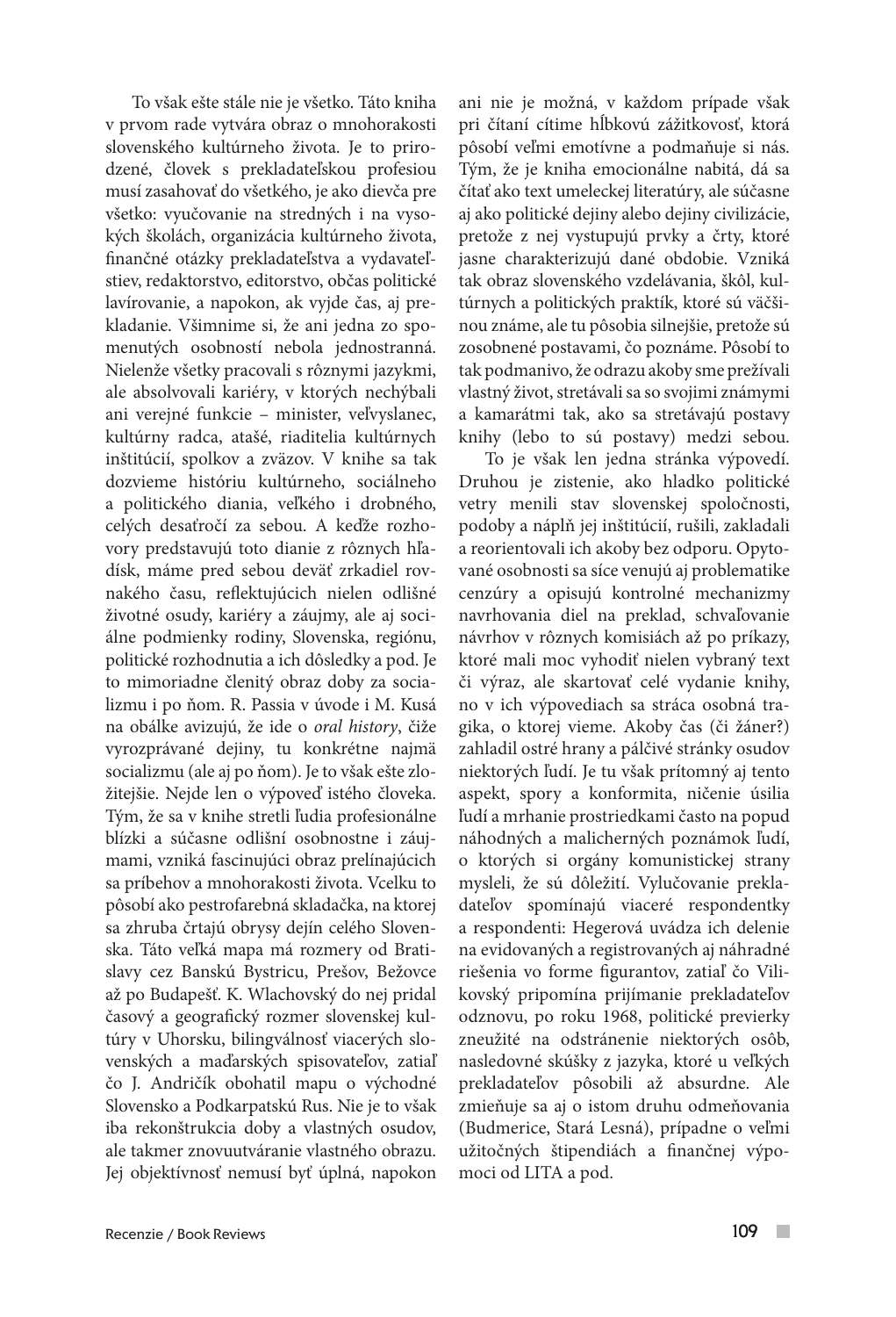Možno si položiť otázku, kto bude týmto rozprávaniam rozumieť. Je to už štandardná otázka a štandardná odpoveď na ňu znie: nikto. Vyjadrenia prekladateliek a prekladateľov, postáv jednotlivých portrétov zborníka, sú pritom pomerne explicitné, vo viacerých prípadoch sa prekrývajú alebo opakujú. Pravdepodobne sú však explicitné len pre toho, kto pozná dobový kontext, pre iných nie. Popri všetkom, čo sa už o období socializmu napísalo, sa stále žiada hlbšia, a najmä konkrétnejšia diskusia o mechanizmoch a podobách uplatňovania moci po roku 1948 a 1968. Táto knižka rozhovorov typu *oral history* akoby nás upozorňovala, že aj v historických prácach by nebolo zle vrátiť sa k metóde dejín malého človeka, tzv. malej histórii, a rozobrať dianie z perspektívy každodenného života, vrátane rozhodovania o štúdiu, účasti v Socialistickom zväze mládeže či učiteľských rozhodnutí, čo povedať žiakom po Stalinovom úmrtí, ako aj politických vtipov a skrývaných alebo neskrývaných názorov na politikov. Táto cesta by mohla viesť k lepšiemu poznaniu doby a k plnšiemu odkazu do budúcnosti, keď už obdobie, ktoré títo ľudia prežili, úplne zanikne medzi ostatnými.

*Deväť životov* je kniha otvorených vhľadov do rôznych kútov doby. Týka sa síce prekladu, ale preklad je aj politický akt. Na viacerých miestach knihy sa naráža na problém, prečo sa budúci prekladatelia rozhodli ísť študovať cudzie jazyky v 50. rokoch, keď nebolo možné ani cestovať do cudziny. Je to vcelku jasné – už vtedy, a najmä vtedy prinášal pojem cudzie jazyky a cudzie literatúry závan odlišnosti. Inštinktívne cítili, že to je iný obzor, okno, ktorým vidieť rozdielnosť a ktorým prichádzajú poznanie a neznáme vnemy. Politikum bolo imanentnou súčasťou diania, takže ľudia žili ideologicky motivovaný život, aj ak sa priamo politicky neangažovali. Ich rozhodnutia boli motivované i politicky, pretože ich donútili žiť v modeli života, ktorý bol postavený ideologicky. Situácia v spoločnosti určovala aj možnosti reakcie, ľudia mohli reagovať len potiaľ, pokiaľ si to dokázali predstaviť. Síce každý bol svojím

dielom za tento stav zodpovedný, ale o spôsobe reakcie na niečo, čo si človek nedokázal ani predstaviť, nevedeli rozhodnúť. V každom modeli, aj silne ideologicky determinovanom, sa však dajú zaujímať rôzne stanoviská a hľadať iné cesty. Štúdium cudzích jazykov a literatúry rozhodne tou cestou vnútornej deliberácie bolo.

Občas sa môže zdať, že písania o preklade je priveľa, ale nie je to tak. Recenzovaná zbierka rozhovorov dokazuje, že ho stále nie je dosť na to, aby sa zachytil reálny život a reálne pôsobenie prekladu v spoločnosti, kultúre, civilizácii, politike a v menšom aj v živote čitateľa, prekladateľa a odborných inštitúcií. Okrem toho v podhubí slovenského prekladania naďalej pretrvávajú otázky, ktoré boli položené už pri zrode myslenia o preklade na Slovensku. Sú to otázky týkajúce sa potreby teórie prekladu pre praktické prekladanie či týkajúce sa kvality prekladu: preklad dobrý alebo zlý, preklad verný alebo falošný. Postupom času si ich prekladateľská obec ozrejmuje a svedčí o tom aj tento zborník všeobecne zdieľaným názorom, že cieľom teórie prekladu nie je učiť prekladať, ale reflektovať význam prekladu, jeho funkcie a rôzne formy v kultúre národa. To sa týka aj dejín prekladu pri hodnotení, čo ešte do fondu slovenskej literatúry patrí a čo už nie, lebo je to "cudzie", alebo ktorý jazyk možno považovať za súčasť dejín slovenského jazyka a ktorý nie (latinčina, čeština, maďarčina). Teória prekladu sa môže zamýšľať aj nad funkciou vydavateľstiev, pretože tie preklad profilujú a šíria. Patrí sem napríklad konkurencia medzi vydavateľstvami Slovenský spisovateľ a Tatran, ich jazykové úzy a presadzovanie vybraných výrazov nielen z lingvistických, ale aj ideologických alebo nacionalistických dôvodov.

Časopis *Revue svetovej literatúry* a rozhovor s dlhoročnou šéfredaktorkou J. Samcovou ďalej otvoril významnú úlohu inštitúcie časopisov. Samcová pútavo priblížila atmosféru života v redakcii, vykreslila ho ako obrovský kolotoč, ktorý svojím spôsobom fungoval tajne, navzdory všetkým, čo nechceli pomôcť, úchytkom, niečo tu, niečo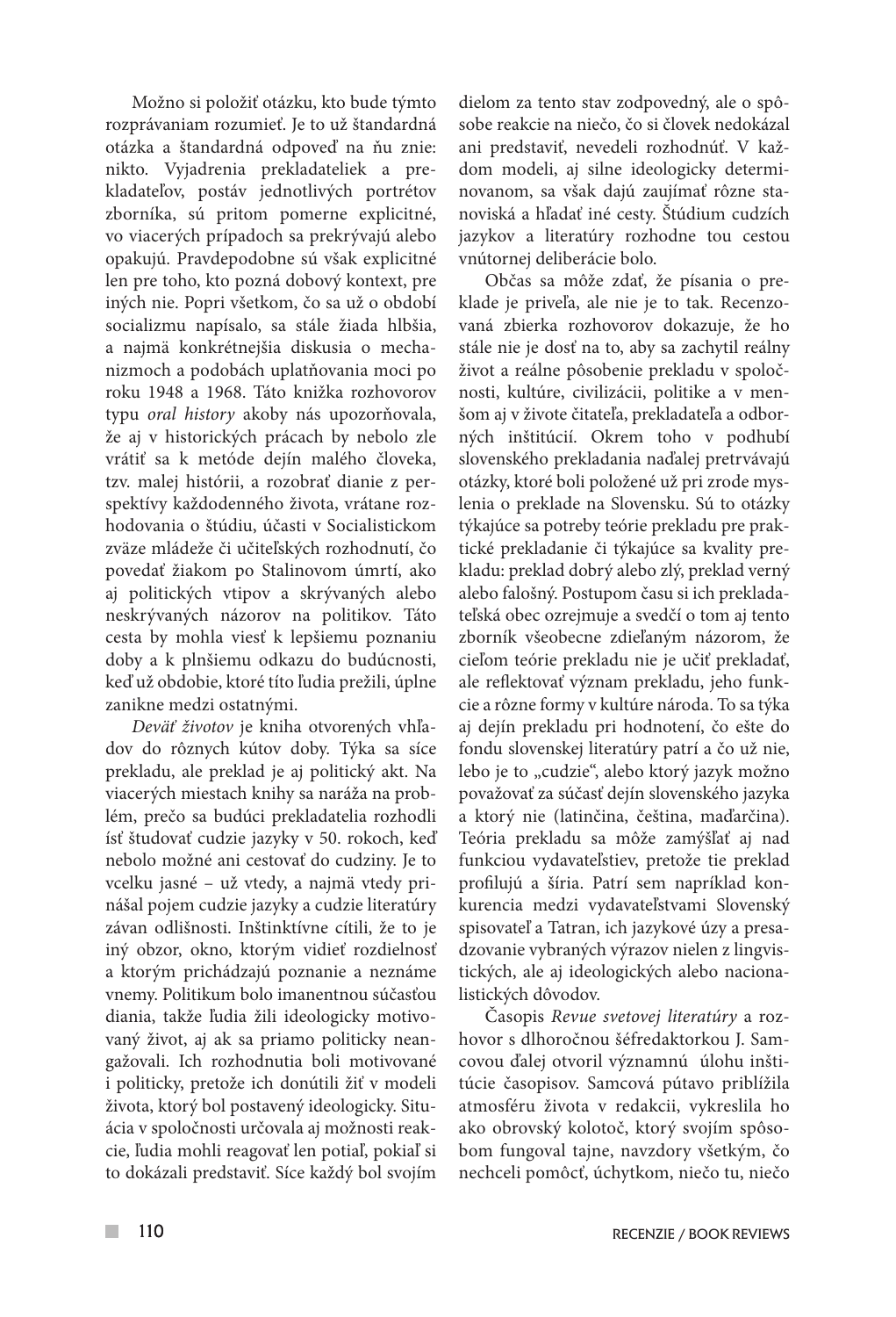tam, za pomoci všetkých okolo, takmer pokútne. Aj táto skúsenosť ukázala, že hoci časopisy bojujú o prežitie, v minulosti či dnes, stále majú dôležité poslanie. Šíria cudzie literatúry do menších prostredí, medzi študentov a študentky, a mnohých inšpiratívne vťahujú do činnosti. To je však len sociálna funkcia. Časopis je významný najmä preto, lebo časopisecký preklad je možno ešte dôležitejší ako knižný, otvára cesty, môže si dovoliť oveľa viac novosti, občas aj škandál, zatiaľ čo knižný preklad musí priniesť niečo osvedčené. Ide teda o jednu z najdôležitejších inštitúcií v preklade. Iniciuje preklady, vychováva mladé čitateľské a prekladateľské generácie, dáva možnosť získať skúsenosti a uplatniť sa proti oficiálnym trendom v každom čase, prináša informácie o rôznorodosti a odlišnosti, a uplatňuje sa dnes i zajtra, či sa jeho čas bude volať socializmus, alebo stratégia najvyššieho zisku, alebo elektronické informačné siete.

Ak sa teraz vrátime k otázke vzťahu teórie prekladu a prekladania, musíme skonštatovať, že takmer všetci prekladatelia (Vilikovský, Wlachovský, Šimon, Andričík a ďalší) sa vo svojich rozhovoroch vyjadrili podobne: spor medzi teóriou a praxou prekladania je falošný. Cieľom prekladovej teórie je skúmať, ako preklad pracuje a čo je alebo má byť prekladová kritika. Vyučovanie prekladu na univerzitách tiež vždy existovalo. Občas malo slávnu históriu, inokedy nebolo ani najmenej explicitné, ale vyplývalo z použitých príkladov. Ako vieme, aj vyučovanie morfológie cudzieho jazyka vlastne spočíva v porovnávaní a uvádzaní príkladov. V podstate každý prekladateľ má svoju teóriu prekladu. Plynie zo skúsenosti, ale aj z cieľov prekladu – napríklad doplniť v národnej literatúre chýbajúce postupy, metrá či žánre. Premýšľanie o vlastnom preklade, ktoré zdôrazňuje Vilikovský, nachádzame v tvorbe každého z prezentovaných prekladateľov a prekladateliek. Aj keď zväčša svoju teóriu neformulujú, držia sa jej, riadia sa ňou. Zaujímavým momentom je aj Vilikovského rozpomínanie sa na

jar roku 1968, keď sa v Bratislave uskutočnilo zasadanie prípravného výboru medzinárodnej prekladateľskej organizácie FIT (Fédération internationale des traducteurs), ktoré malo pripraviť svetový kongres FIT v Prahe roku 1969. Samozrejme, že kongres sa neuskutočnil, ale kontakty medzi slovenskou a svetovou teóriou prekladu ostali. Aj to je vysvetlenie, prečo sa A. Popovič začlenil medzi významné osobnosti svetovej translatológie.

V knihe ako celku sa prelínajú rôzne filológie. Jednotlivé prekladateľské osobnosti píšu o tej svojej a poukazujú na isté míľniky či rozhodovanie i vlastné okolnosti, publikácia je preto veľmi rôznorodá, súčasne ju však charakterizuje celistvosť nazerania. Niektoré odborné pohľady nám môžu byť vzdialenejšie, iné bližšie ako napríklad v mojom prípade dejiny romanistiky v podaní M. Jurovskej. Napokon, prekladanie diel z rôznych literatúr malo množstvo spoločných čŕt, medzi ktorými bolo povedomie o spoločenskej situácii a spoločnej situácii všetkých slovenských prekladateliek a prekladateľov. To sa týka aj univerzitného vyučovania a obrazu jazykových disciplín v spoločnosti. Výsledný obraz však prekvapuje výrazným splynutím aspektov umenia, vzdelanosti, sociálnej situácie, spoločnosti a politiky i ceny, ktorú bolo treba priniesť za možnosť prekladať. A skončiť možno vskutku mnohovýznamovo, tak, ako to urobil J. Andričík, keď spomenul výrok Josého Saramaga: "Národnú literatúru tvoria spisovatelia, ale svetovú literatúru tvoria prekladatelia."

> LIBUŠA VAJDOVÁ Ústav svetovej literatúry SAV, Slovenská republika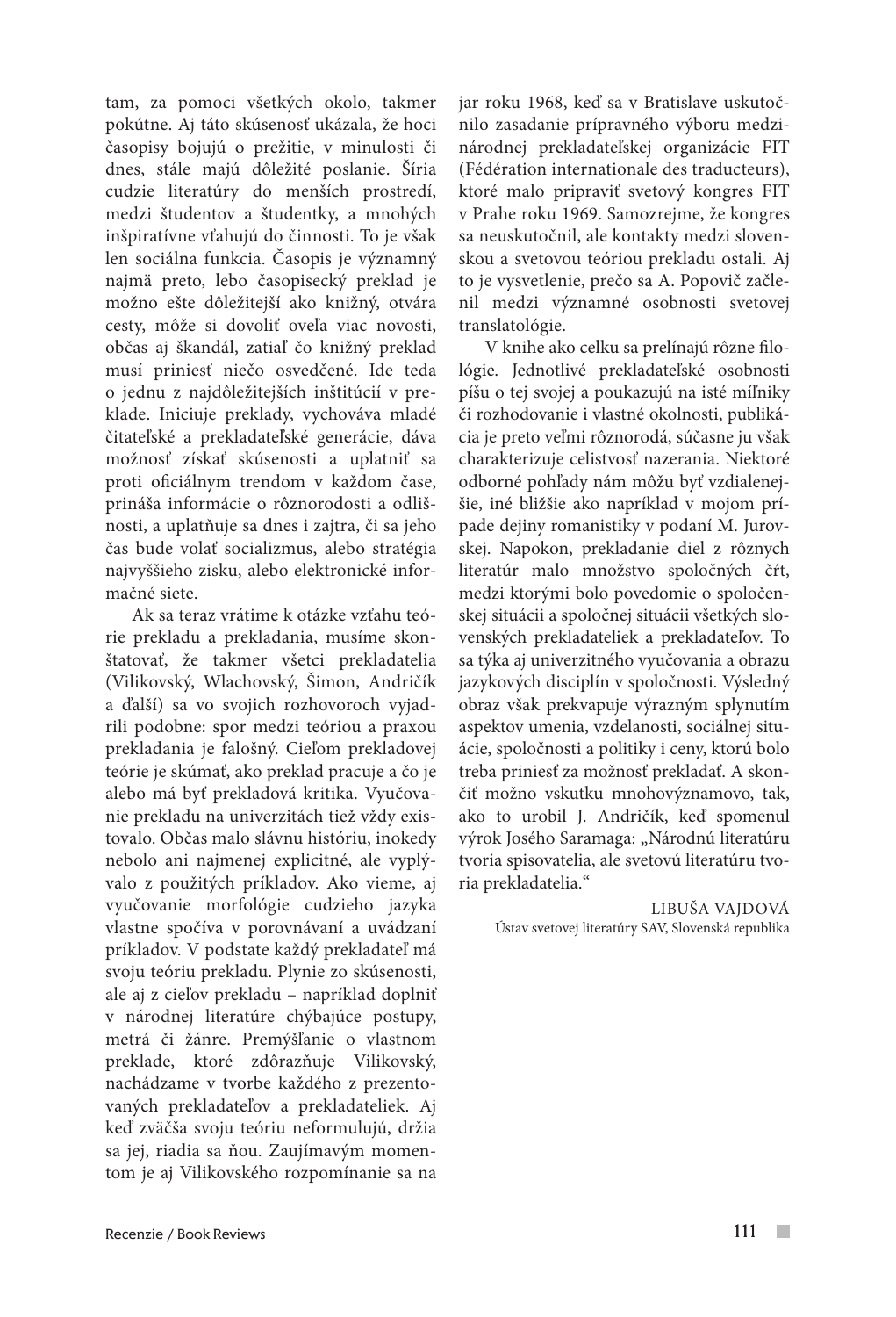Autorky vo svojej monografii, venovanej mystickej skúsenosti a skúmanej optikou literárnej vedy, zachytávajú istý aktuálny trend duchovného pulzovania: na jednej strane vnímame silný prúd sekularizácie, ktorý je neprehliadnuteľný a predovšetkým v (historicky) kresťanskej Európe vyvoláva mnohé otázniky; na strane druhej zvýšený záujem, ba priam *renesancia duchovnosti* (7), ako ju dnes evidujeme, naznačuje, že súčasný človek je už nasýtený, či skôr presýtený všetkým, čo si len prial, a zisťuje, že je prázdny, pominuteľný a bez perspektívy. Tento stav je impulzom, že sa vydáva na cestu hľadania vyššej formy naplnenia.

Autorky sa, pochopiteľne, vyhýbajú hodnoteniu rôznorodých duchovných prúdov mystickej skúsenosti a približujú ju ako fenomén, čo človeka presahuje a vyskytuje sa vo forme, ktorá jednotlivé duchovné prejavy vo svojej neuchopiteľnosti vlastne spája. Takýto prístup môžeme chápať aj ako implicitné obrusovanie hrán medzi jednotlivými náboženskými prúdmi, resp. konfesiami. Sústreďujú sa na tzv. *malé metafory*  (18), ktoré v literárnosémantickom ponímaní nekladú ako opozitum k tzv. *veľkým metaforám*, ale primárne ich využívajú na vyjadrenie privátnej až intímnej skúsenosti s Bohom. Interpretáciu postavili na obrazoch obsiahnutých v autorských poetikách Františka z Assisi (1181/2 – 1226), Jacoponeho da Todi (1230/1236 – 1306), Kataríny Sienskej (1347 – 1380), Juliany z Norwichu (cca 1342 – 1416), Terézie od Ježiša (1515 – 1582) a Jána z Kríža (1542 – 1591). Na prvý pohľad ide o texty širokej proveniencie, čo do pôvodu a časového rozptylu (kultúrno-historický kontext) i žánrového zaradenia. Do logického celku ich však spájajú autobiografické črty, na základe ktorých autorky prenikajú k inšpiratívnym momentom duchovno-tvorivého napätia mystičiek a mystikov.

Pohľad na mystický zážitok ako na "znakputo medzi mystikou a poéziou, resp. medzi mystikom a básnikom" (22) je rozširujúcim prvkom vo vnímaní mystiky ako takej. Neobmedzuje sa len na oblasť teológie či spirituality, ale "čistým okom" pozoruje širšie kontúry tohto fenoménu. Avšak Hatzfeldovo konštatovanie, že "jeden [mystik] i druhý [básnik] po slepiačky hľadajú to, čo nemôžu urobiť sami zo seba" (23), dáva tejto myšlienke vyšší význam: naznačuje jednotu prirodzenosti a transcendentna, sveta zmyslami vnímateľného a duchovného, ľudského a božského. Zmienený jednotiaci a súčasne komplementárny pohľad vytvára novátorskú – vo vzťahu k dnes prevažujúcemu bipolárnemu pohľadu na svet – jednotu reality, v ktorej žijeme. Vzácne je korektné vyjadrovanie sa autoriek o mysticizme bez čo i len náznaku, že by do tohto fenoménu implementovali módne trendy, či dokonca ho posúvali do významov, čo sú mu celkom cudzie. Tak sa im podarilo predstaviť mystické osobnosti bez tendenčného okliešťovania ich duchovného prežívania a zároveň poukázať na jeho dosah, ktorý presahuje obvyklé, tzn. verbalizovateľné spirituálne zážitky.

Zasadenie mystickej literatúry a v nej opísaných zážitkov do širšieho kontextu, o ktoré sa autorky monografie pokúsili, prináša aj ďalšie prekvapujúce rezultáty. Mystický zážitok ako nenaplánovateľný "komunikačný kanál" spájajúci Boha s človekom sa tu vníma ako niečo, čo vyžaduje takmer božskú svätosť človeka obdareného takouto výnimočnou skúsenosťou – akoby bol vytrhnutý zo svojej pozemskej reality a už sa nemohol do nej vrátiť (doslova, akoby bol na čas zbavený svojho človečenstva). Mystické zážitky však vytvárajú predpoklad na taký druh vnútornej slobody, ktorá umožňuje byť aj vo vzťahu k Bohu samými sebou a rozvinúť svoje autentické jadro (pozri David Peroutka, Vnitřní sloboda podle Terezie z Avily, in *Duchovná*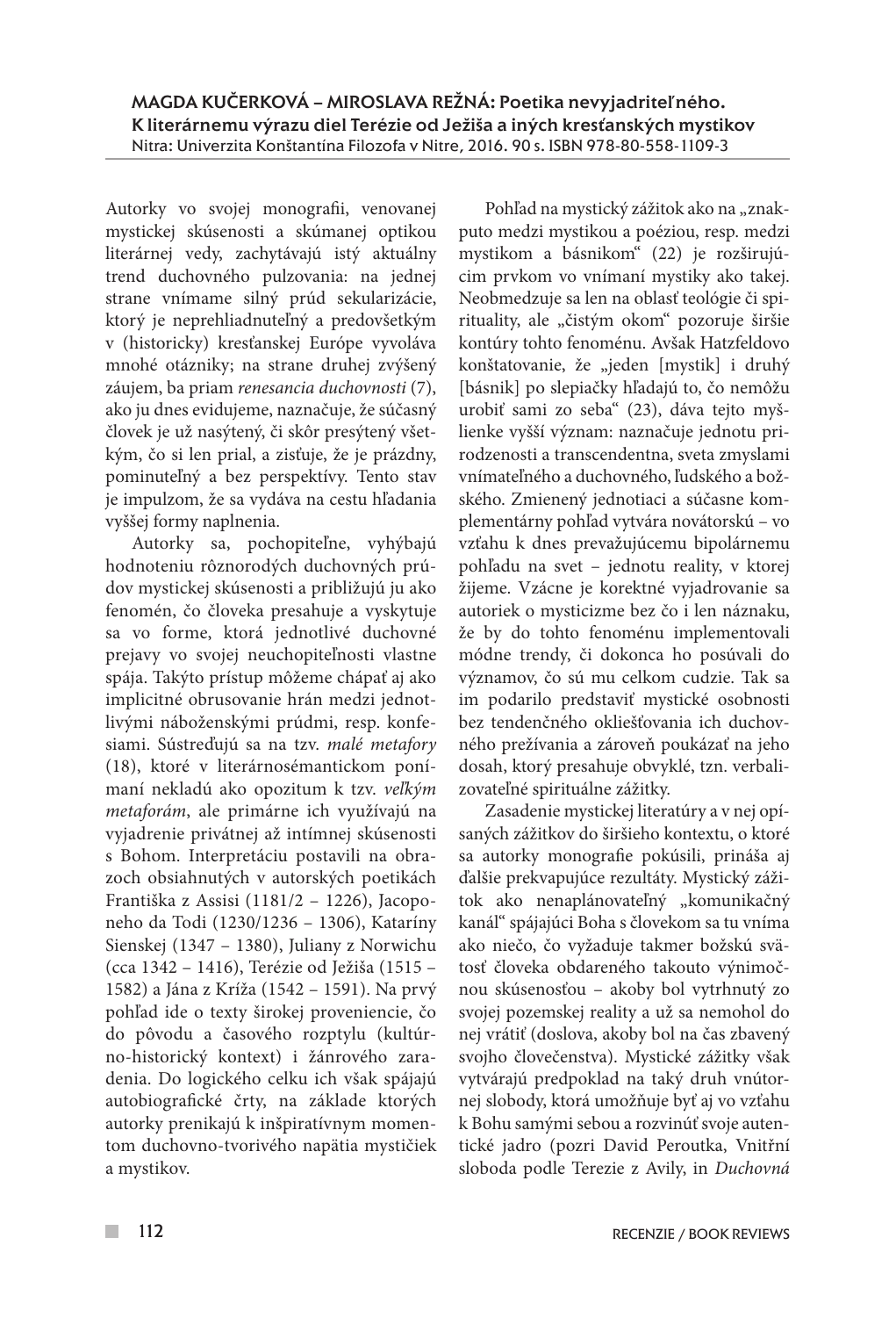*cesta a jej podoby v literatúre*, ed. Magda Kučerková, 2015, 253 – 260). Ešte ďalej ide mystická skúsenosť Juliany z Norwichu, jadro jej spirituality tvorí "nežný a láskavý obraz Boha, ktorý je pre ňu otcom, bratom, priateľom a celkom osobito aj matkou" (24). Na vrchole tohto uvažovania stojí láska znázornená obrazom "výmeny sŕdc" (Katarína Sienská), ktorý je vlastne odpoveďou na dychtivé hľadanie človeka všetkých čias – milovať a byť milovaný láskou "čistou, zbavenou strachu a zištnosti (25).

Spoločnou interpretačnou platformou skúmania diel kresťanských mystičiek a mystikov sa pre autorky stal pojem *vnútorný obraz.* Imaginatívne mystické videnia sú predmetom skúmania rôznych disciplín. No keďže sú vo svojej podstate zakaždým "iného druhu" (29), nemožno ich definovať jednoducho a úplne. A tak sa *imagen* ako pojem Františka Mika, *obrazové videnie* Reginalda Dacíka, *fantazijné vízie* Josefa Sudbracka aj *obrazné videnie* Evelyn Underhill stávajú v *Poetike nevyjadriteľného* rôznymi kamienkami tej istej mozaiky: na malom priestore každý z nich zo svojho uhla pohľadu poodhaľuje podstatu "výmeny sŕdc", "zranenia srdca" či mystickej skúsenosti stigmatizácie a "mystickej svadby" (30 – 31). Všetky tieto obrazy majú analogický charakter, preto je logické, že autorky ich nedekódovali doslovne či priamočiaro. Naopak, zasadili ich do "symbolicko-konotatívnej paradigmy kresťanstva" (31).

Podstatná časť monografie, konkrétne podkapitola *Na hranici nevysloviteľného diania*, sa usiluje pomenovať nepomenovateľné, resp. "ono neviem čo", "čoho identitu autor nedokáže označiť menom" (39). Snaha o interpretáciu myšlienok, citov, cesty duše, o ktorých sám mystik tvrdí, že je nemožné ich vyjadriť spôsobom, akým sa v skutočnosti stali (39), navodzuje určitú mieru skepsy. Úsilie ozrejmiť transcendentnú skúsenosť ľudskými prostriedkami zase v sebe nesie riziko nepochopenia, či dokonca zosmiešnenia sa, ale nepodstúpiť ho by znamenalo dobrovoľne zotrvať v známom, ohraničenom a vyčerpateľnom svete vlastného bytia/ odbornej disciplíny.

Býva zvyčajným postupom, že zvolený názov knihy by mal ešte pred jej prečítaním odkazovať na obsahové ťažisko. V prípade tejto publikácie sa však názov knihy jasne ozrejmí až po jej prečítaní a ešte viac po jej premyslení. Vydať sa na hranicu zmyslami vnímateľného, rozumom nepochopiteľného, nečakaného až absurdného môže zvádzať k snahe chcieť pochopiť aspoň čo-to z bohatstva mystických zážitkov a intelektuálne z toho ťažiť. No konceptuálne ťažisko *Poetiky nevyjadriteľného* je inde. Konkrétna interpretácia mystických zážitkov berie na seba úlohu bodového reflektora – nasmerúva ľudskú túžbu po niečom "vyššom" na tie sféry, ktoré sa nám vymykajú, a práve preto nás priťahujú k "magnetu vesmíru" (65). V zhode s mystikou v jej najhlbšej podstate autorky nevysvetľujú všetky možné kontextové súvislosti a významové spojenia, len robia "hmatateľnou" odvekú líniu nedosiahnuteľného. Ako kardinálne sa v tomto pohybe javí tušenie nevyčerpateľnosti, ktoré je vlastne synonymom božstva ako takého. Literárny jazyk má silu naň poukázať.

JÁN KNAPÍK Katolícka univerzita v Ružomberku, Slovenská republika

JURAJ DVORSKÝ: Od naratívnej gramatiky k interdisciplinarite naratívu Ružomberok: Verbum, 2017. 192 s. ISBN 978-80-561-0428-6

Monografická práca predstavuje isté, povedzme, predbežné zavŕšenie dlhodobých systematických naratologických skúmaní Juraja Dvorského. Autor sa v nej zároveň spovedá zo skúseností s prácou s nástrojmi naratológie, do veľkej miery zovšeobecňuje teoretické a metodologické aspekty naratologických štúdií a – čo je hádam najzávažnejšie – kriticky prehodnocuje poznávacie možnosti naratológie v kontexte jej histo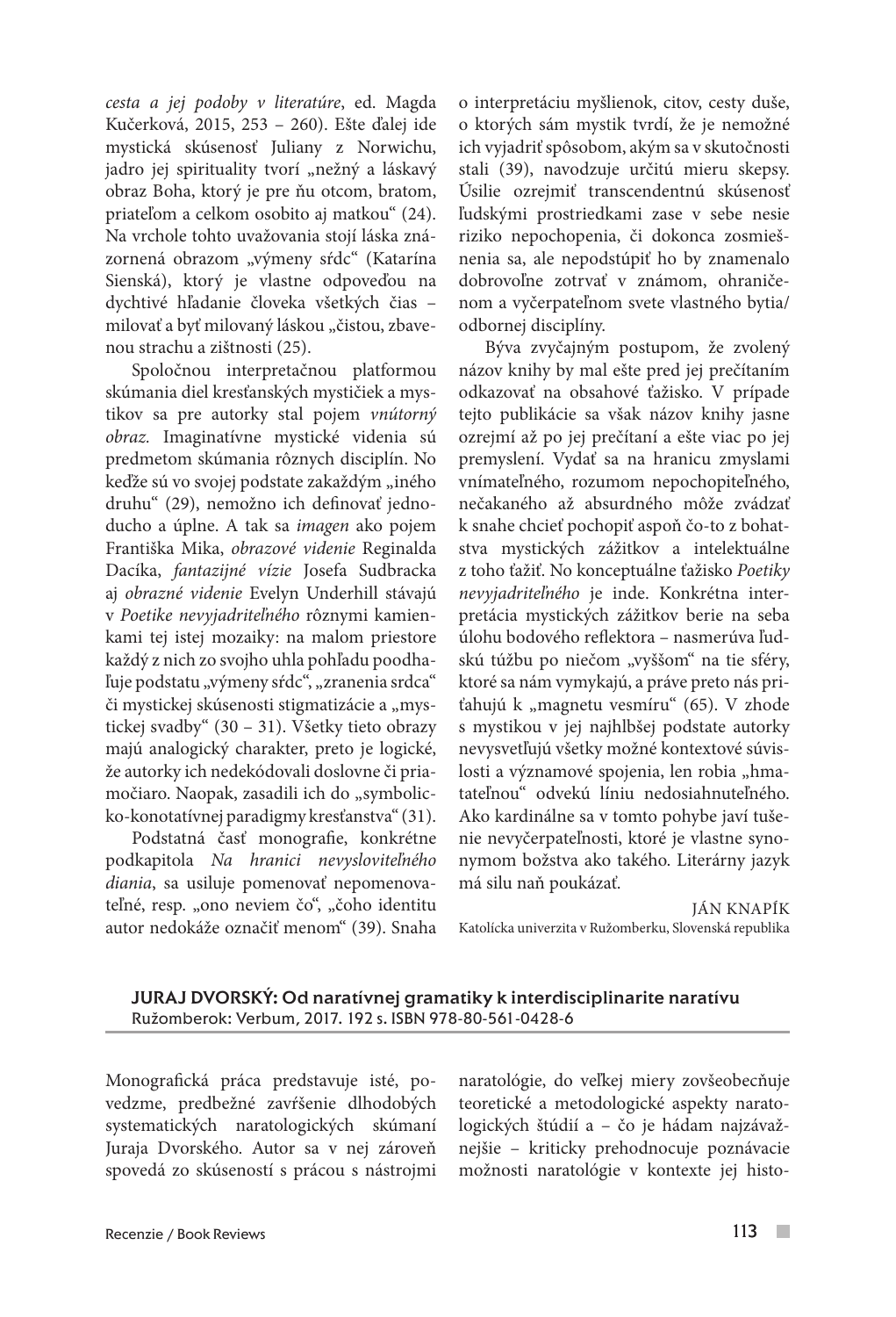rického vývinu. Robí to v súvislostiach špecifických otázok literárnej vedy, ale súčasne odkazuje aj na oblasti, kde naratológia opúšťa svoj pôvodný literárnovedný kontext. Reaguje tým na problematiku odklonu naratológie od výskumov výlučne prozaických textov a na jej následné uplatnenie vo výskume iných druhov, iných médií, ale aj iných disciplín (zjavne podľa predlohy Very a Ansgara Nünningovcov a ich príručky *Erzähltheorie transgenerisch, intermedial, interdisziplinär*, 2002). Na takto rozčlenenej ploche sa sústreďuje na jednotlivé kľúčové pojmy naratológie a konštruuje pomerne ucelený obraz o jej vývine, pričom zohľadňuje rôzne tradície, hlavne však anglosaskú, francúzsku, nemeckú a slovenskú. Autor nenásilne a presvedčivo predkladá čitateľskej verejnosti celé teoretické a koncepčné inštrumentárium jednotlivých odnoží naratológie a jej spríbuznených odborov, neodhliada ale ani od nevyjasnených otázok a častých protirečení. Tieto otvorené a aktuálne stále diskutované problémy však lektúru nezaťažujú, skôr ju oživujú, podávajú autentické svedectvo o konštruktívnej realite disciplíny. Samozrejme, prieniky naratológie a príbuzných disciplín ako kognitívna psychológia alebo antropológia sa dajú uchopiť iba okrajovo a iba za cenu vysokého stupňa generalizácie a redukcie. To, že to autor aj skutočne robí, neznižuje hodnotu príslušných kapitol, naopak, takýto postup sa dobre hodí do celkovo dôsledne premyslenej a vyzretej koncepcie monografie.

Už len fakt, že naratológia vo svojich rôznych podobách vyprodukovala celý arzenál pojmov, je dôvodom na hlbšie zamyslenie sa nad tým, o čom vlastne hovoríme, keď sa zmieňujeme o rozprávaní, sujete, fabule, príbehu, deji, udalosti, rozprávačovi, postavách a pod. Autor je v tomto smere disciplinovaný a precízny, každý pojem sa snaží zachytiť v jeho odbornom kontexte, prípadné typológie vysvetľuje s patričnou dávkou nadhľadu a znalosti klasifikačných kritérií, ktoré opäť zasadzuje do príslušných modelov, resp. metateórií. V prípade, kde hrozí, že by sa explanácie mohli stratiť pod záplavou odkazov a citátov, vyberá to, čo v danom diskurze rezonovalo najväčšmi. Môžeme konštatovať, že čitateľská verejnosť je tak konfrontovaná s kanonizovanými prácami, so zvučnými menami naratológov, hlavne štrukturalistov.

Na predloženej monografii je sympatická aj skutočnosť, že J. Dvorský iba neprerozpráva to, čo už tak alebo onak nutne nájdeme v citovaných prácach, ale ponúka nám aj početné ukážky skúmaných fenoménov na literárnom materiáli. Okrem pojmov postava a rozprávač je v monografii veľmi kvalitne rozpracovaný fenomén perspektívy, čo treba vyzdvihnúť už len preto, že tento pojem je v súčasnom naratologickom diskurze stále kontroverzný a stav absentujúceho konsenzu akútny. Autor hneď v úvode upozorňuje na celú paletu konkurujúcich si pojmov konceptualizujúcich fenomén perspektívy a možnú príčinu vidí v tom, že sa pojem perspektíva používa v rôznych disciplínach (optika, geometria, matematika a pod.). Samostatnú kapitolu venuje pojmu fokalizácia, ktorý sa niekedy používa ako synonymum perspektívy, a uvažuje o ich vzájomnom vzťahu, resp. o ich "koexistencii ako dvoch rozličných pojmov" (69).

Rovnako omniprezentná v naratologickom diskurze je aj problematika času na rozdiel od relatívne poddimenzovaného fenoménu priestoru. Autor monografie odkazuje na všeobecne známu diferenciáciu času rozprávania a času príbehu. Pridanou hodnotou kapitoly pojednávajúcej o čase je skutočnosť, že ide po stopách jednotlivých pojmov. Cituje okrem iného Günthera Müllera, ktorý ako prvý rozlišuje *Erzählzeit* (čas rozprávania) a *erzählte Zeit* (čas príbehu). Dvorský s odvolaním sa na nemeckého literárneho vedca vysvetľuje čas rozprávania ako "čas, ktorý potrebuje rozprávač na vyrozprávanie vlastného príbehu", pričom "[j]eho miera je obvykle určená počtom strán" (76). Ako sa ukazuje, táto kategória nie je ani tak kategóriou času ako skôr vecou priestoru a ani jej pojmové určenie, t. j. že ide o čas, ktorý potrebuje rozprávač na vyrozprávanie svojho príbehu, nebude presné, nakoľko vzápätí sa dozvedáme, že ide skôr o rozsah